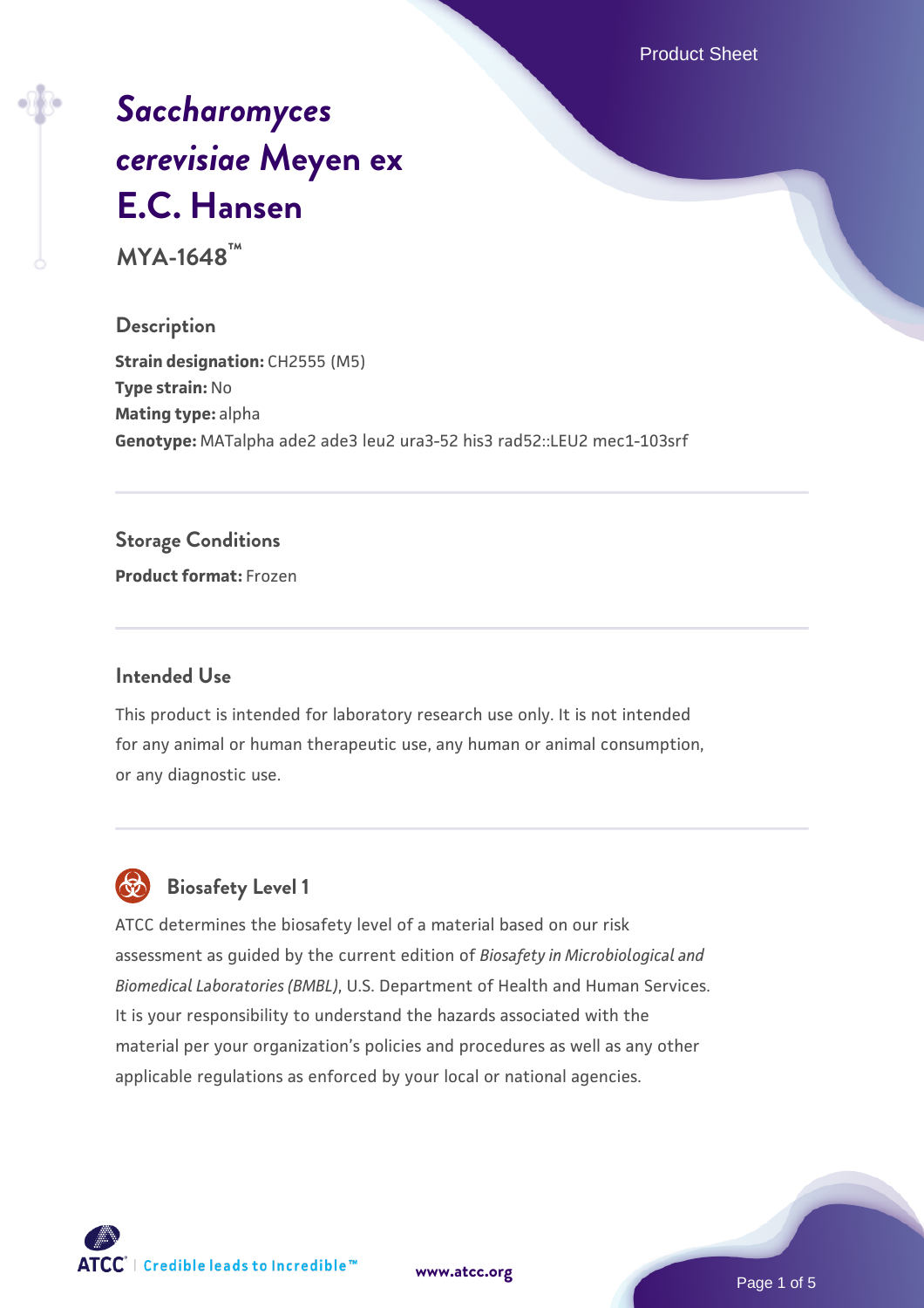ATCC highly recommends that appropriate personal protective equipment is always used when handling vials. For cultures that require storage in liquid nitrogen, it is important to note that some vials may leak when submersed in liquid nitrogen and will slowly fill with liquid nitrogen. Upon thawing, the conversion of the liquid nitrogen back to its gas phase may result in the vial exploding or blowing off its cap with dangerous force creating flying debris. Unless necessary, ATCC recommends that these cultures be stored in the vapor phase of liquid nitrogen rather than submersed in liquid nitrogen.

### **Certificate of Analysis**

For batch-specific test results, refer to the applicable certificate of analysis that can be found at www.atcc.org.

## **Growth Conditions**

**Medium:**  [ATCC Medium 1245: YEPD](https://www.atcc.org/-/media/product-assets/documents/microbial-media-formulations/1/2/4/5/atcc-medium-1245.pdf?rev=705ca55d1b6f490a808a965d5c072196) **Temperature:** 25°C

### **Material Citation**

If use of this material results in a scientific publication, please cite the material in the following manner: *Saccharomyces cerevisiae* Meyen ex E.C. Hansen (ATCC MYA-1648)

**[www.atcc.org](http://www.atcc.org)**



Page 2 of 5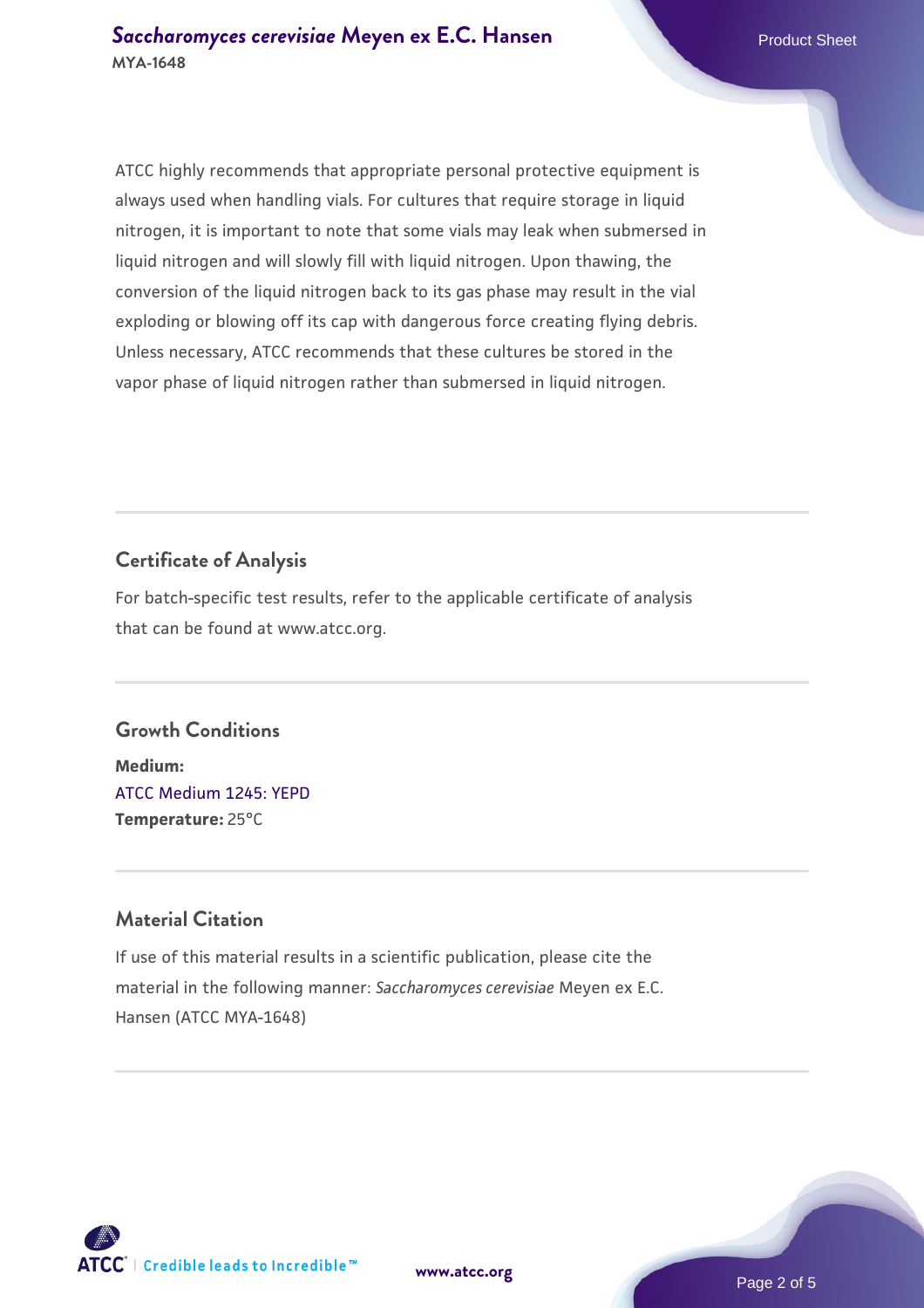# **[Saccharomyces cerevisiae](https://www.atcc.org/products/mya-1648)** [Meyen ex E.C. Hansen](https://www.atcc.org/products/mya-1648)

#### **MYA-1648**

#### **References**

References and other information relating to this material are available at www.atcc.org.

#### **Warranty**

The product is provided 'AS IS' and the viability of ATCC® products is warranted for 30 days from the date of shipment, provided that the customer has stored and handled the product according to the information included on the product information sheet, website, and Certificate of Analysis. For living cultures, ATCC lists the media formulation and reagents that have been found to be effective for the product. While other unspecified media and reagents may also produce satisfactory results, a change in the ATCC and/or depositor-recommended protocols may affect the recovery, growth, and/or function of the product. If an alternative medium formulation or reagent is used, the ATCC warranty for viability is no longer valid. Except as expressly set forth herein, no other warranties of any kind are provided, express or implied, including, but not limited to, any implied warranties of merchantability, fitness for a particular purpose, manufacture according to cGMP standards, typicality, safety, accuracy, and/or noninfringement.

#### **Disclaimers**

This product is intended for laboratory research use only. It is not intended for any animal or human therapeutic use, any human or animal consumption, or any diagnostic use. Any proposed commercial use is prohibited without a license from ATCC.

While ATCC uses reasonable efforts to include accurate and up-to-date information on this product sheet, ATCC makes no warranties or representations as to its accuracy. Citations from scientific literature and



**[www.atcc.org](http://www.atcc.org)**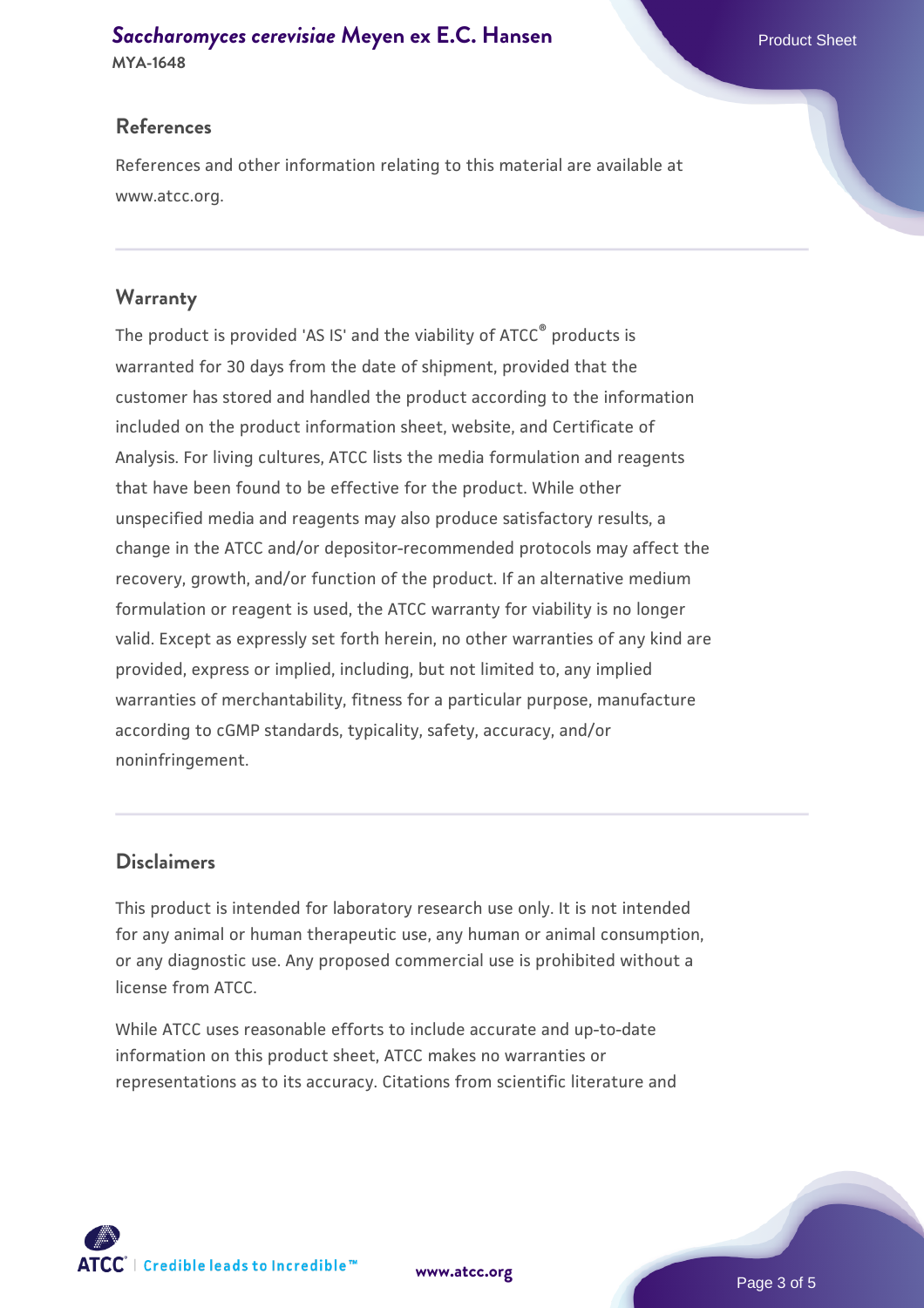#### **[Saccharomyces cerevisiae](https://www.atcc.org/products/mya-1648)** [Meyen ex E.C. Hansen](https://www.atcc.org/products/mya-1648) **MYA-1648**

patents are provided for informational purposes only. ATCC does not warrant that such information has been confirmed to be accurate or complete and the customer bears the sole responsibility of confirming the accuracy and completeness of any such information.

This product is sent on the condition that the customer is responsible for and assumes all risk and responsibility in connection with the receipt, handling, storage, disposal, and use of the ATCC product including without limitation taking all appropriate safety and handling precautions to minimize health or environmental risk. As a condition of receiving the material, the customer agrees that any activity undertaken with the ATCC product and any progeny or modifications will be conducted in compliance with all applicable laws, regulations, and guidelines. This product is provided 'AS IS' with no representations or warranties whatsoever except as expressly set forth herein and in no event shall ATCC, its parents, subsidiaries, directors, officers, agents, employees, assigns, successors, and affiliates be liable for indirect, special, incidental, or consequential damages of any kind in connection with or arising out of the customer's use of the product. While reasonable effort is made to ensure authenticity and reliability of materials on deposit, ATCC is not liable for damages arising from the misidentification or misrepresentation of such materials.

Please see the material transfer agreement (MTA) for further details regarding the use of this product. The MTA is available at www.atcc.org.

### **Copyright and Trademark Information**

© ATCC 2021. All rights reserved. ATCC is a registered trademark of the American Type Culture Collection.

#### **Revision**

This information on this document was last updated on 2021-05-20